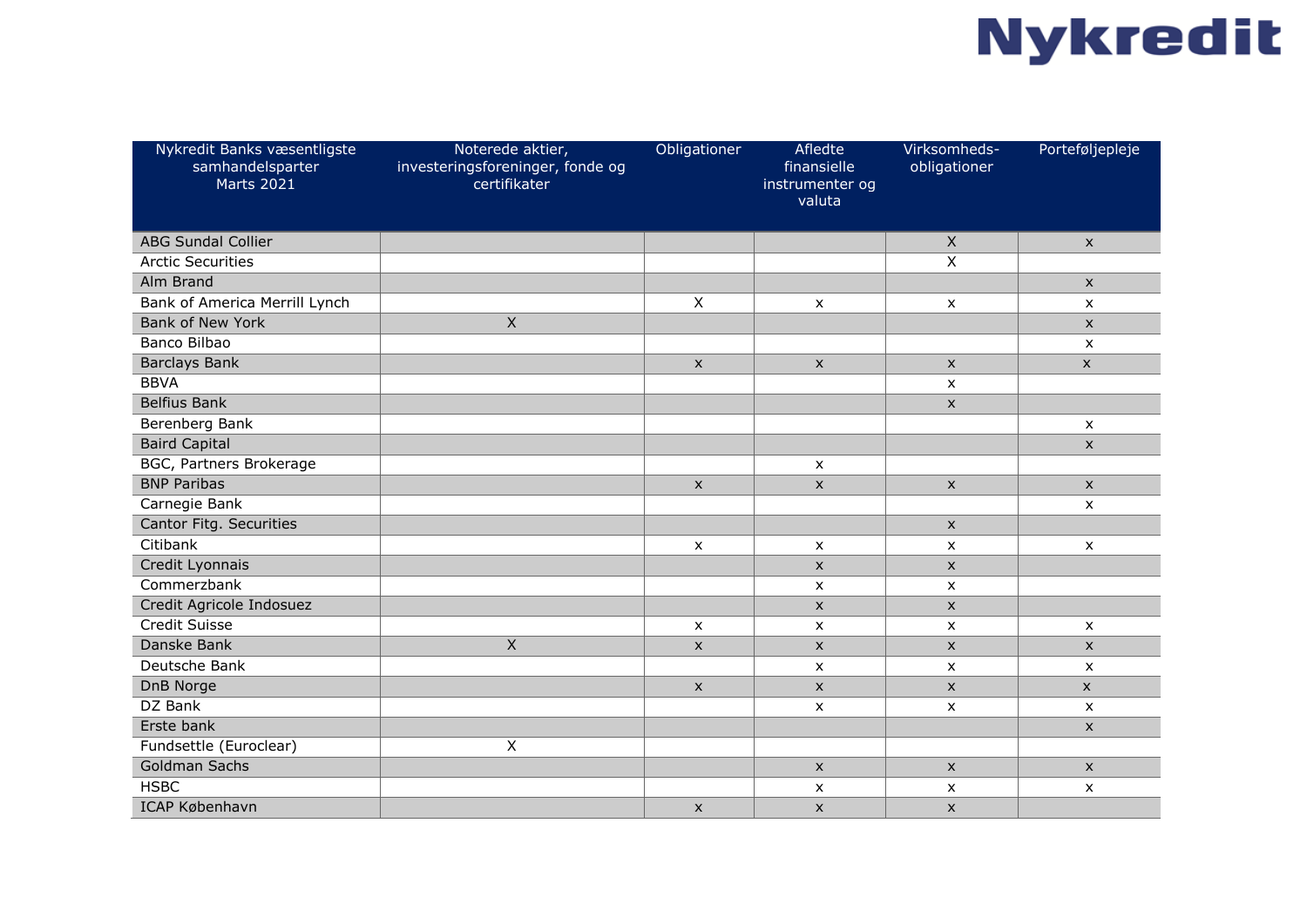| <b>IMI</b> Bank             |                |                           |                           | $\pmb{\mathsf{x}}$ | $\pmb{\mathsf{X}}$        |
|-----------------------------|----------------|---------------------------|---------------------------|--------------------|---------------------------|
| Instinet                    | $\overline{X}$ |                           |                           |                    | $\mathsf{x}$              |
| <b>ING Bank</b>             |                |                           |                           |                    | $\pmb{\mathsf{x}}$        |
| <b>ITG Europe</b>           |                |                           |                           |                    | $\mathsf X$               |
| Jefferies Securities        |                |                           |                           |                    | $\pmb{\mathsf{X}}$        |
| JP Morgan                   |                |                           | $\pmb{\times}$            | $\pmb{\times}$     | $\mathsf{x}$              |
| Jyske Bank                  | $\mathsf X$    | $\pmb{\times}$            | $\pmb{\times}$            | $\pmb{\times}$     | $\pmb{\mathsf{X}}$        |
| Kepler Cheuvreux            |                |                           |                           |                    | $\mathsf{x}$              |
| Landesbank baden Wurtenberg |                |                           |                           |                    | $\pmb{\mathsf{X}}$        |
| Liquidnet Europe Ltd        |                |                           |                           |                    | $\boldsymbol{\mathsf{x}}$ |
| Lloyds                      |                |                           |                           |                    | $\mathsf{x}$              |
| <b>LBBW Bank</b>            |                |                           | $\pmb{\times}$            | $\pmb{\times}$     | $\boldsymbol{\mathsf{x}}$ |
| Nordea                      |                |                           |                           | $\pmb{\times}$     | $\pmb{\mathsf{X}}$        |
| Mizuhu                      |                |                           |                           |                    | $\boldsymbol{\mathsf{x}}$ |
| Mitsubishi UFG Securities   |                |                           |                           |                    | $\mathsf{x}$              |
| Morgan Stanley              |                |                           | $\pmb{\mathsf{X}}$        | $\pmb{\times}$     | $\pmb{\mathsf{x}}$        |
| Natixis Bank                |                |                           | $\pmb{\times}$            | $\pmb{\times}$     | $\mathsf{x}$              |
| Monte Del Pachi             |                |                           |                           | $\pmb{\times}$     |                           |
| <b>NOMURA</b>               |                | $\mathsf{x}$              | $\boldsymbol{\mathsf{x}}$ | $\pmb{\times}$     | (Instinet) /x             |
| Nordea Bank                 | $\mathsf X$    | $\mathsf X$               | $\pmb{\mathsf{X}}$        | $\pmb{\times}$     | $\pmb{\mathsf{X}}$        |
| Nykredit Realkredit         |                | $\boldsymbol{\mathsf{x}}$ | $\pmb{\times}$            |                    | $\mathsf{x}$              |
| Nykredit Bank               |                |                           |                           |                    | $\mathsf X$               |
| Oddo Securities             |                |                           |                           | $\pmb{\mathsf{X}}$ | $\pmb{\mathsf{X}}$        |
| Pareto Securities           |                |                           |                           | $\pmb{\times}$     |                           |
| Pohjola                     |                |                           |                           |                    | $\boldsymbol{\mathsf{x}}$ |
| Raiffezen Zentralbank       |                |                           |                           | $\pmb{\times}$     |                           |
| Rabobank                    |                |                           |                           |                    | $\boldsymbol{\mathsf{x}}$ |
| Royal Bank of Canada        |                |                           | $\mathsf{X}$              | $\pmb{\times}$     | $\pmb{\times}$            |
| Royal Bank of Scotland      |                |                           | X                         | X                  | $\boldsymbol{\mathsf{x}}$ |
| Sanford Bernstein           |                |                           |                           |                    | $\pmb{\times}$            |
| Santander                   |                |                           |                           |                    | $\boldsymbol{\mathsf{x}}$ |
| Sabadell                    |                |                           |                           |                    | $\mathsf X$               |
| Skandinaviska Enskilda Bank | $\mathsf X$    | $\pmb{\mathsf{x}}$        | $\pmb{\times}$            | $\pmb{\times}$     | $\pmb{\mathsf{X}}$        |
| Société Générale            |                |                           | $\pmb{\times}$            | $\pmb{\times}$     | $\mathsf X$               |
| Svenska Handelsbanken       |                |                           |                           |                    | $\pmb{\mathsf{X}}$        |
| Sydbank                     | $\overline{X}$ | $\mathsf X$               | $\pmb{\times}$            | $\pmb{\times}$     | $\overline{X}$            |
| Svenske Handelsbank         |                |                           |                           |                    | $\pmb{\mathsf{X}}$        |